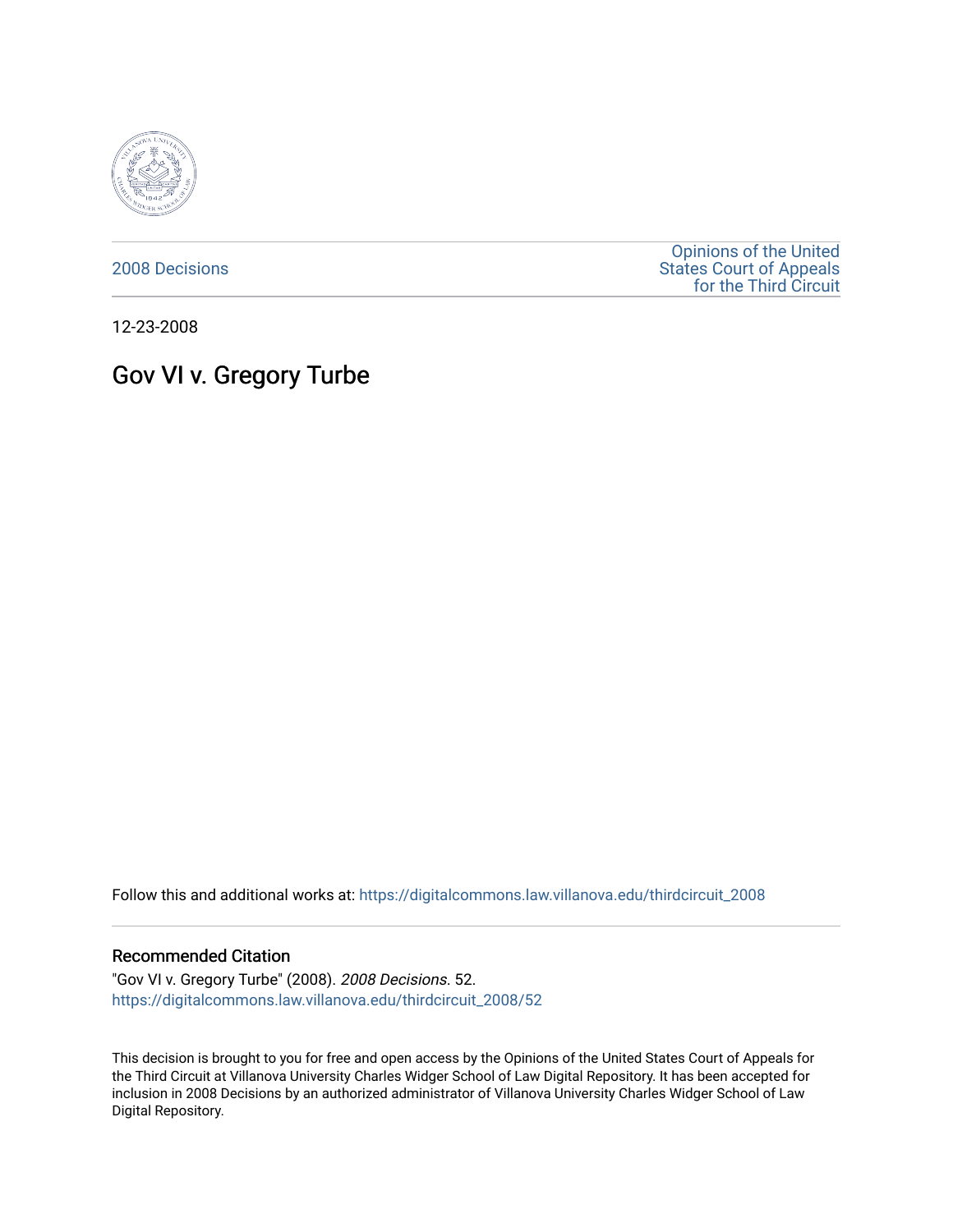# NOT PRECEDENTIAL UNITED STATES COURT OF APPEALS FOR THE THIRD CIRCUIT

No. 08-1692 \_\_\_\_\_\_\_\_\_\_\_\_\_

\_\_\_\_\_\_\_\_\_\_\_\_\_

### GOVERNMENT OF VIRGIN ISLANDS

v.

GREGORY TURBE, Appellant

On Appeal from the District Court of the Virgin Islands - Appellate Division (D.C. No. 04-cr-179-001) District Judges: Raymond L. Finch and Curtis V. Gomez

\_\_\_\_\_\_\_\_\_\_\_\_\_\_\_

Argued December 9, 2008

Before: FISHER, JORDAN and STAPLETON, *Circuit Judges*,

(Filed: December 23, 2008) \_\_\_\_\_\_\_\_\_\_\_\_\_\_\_

Samuel H. Hall, Jr. [ARGUED] Hall & Griffith P.O. Box 305587 Charlotte Amalie, St. Thomas Virgin Islands 00803 *Counsel for Appellant*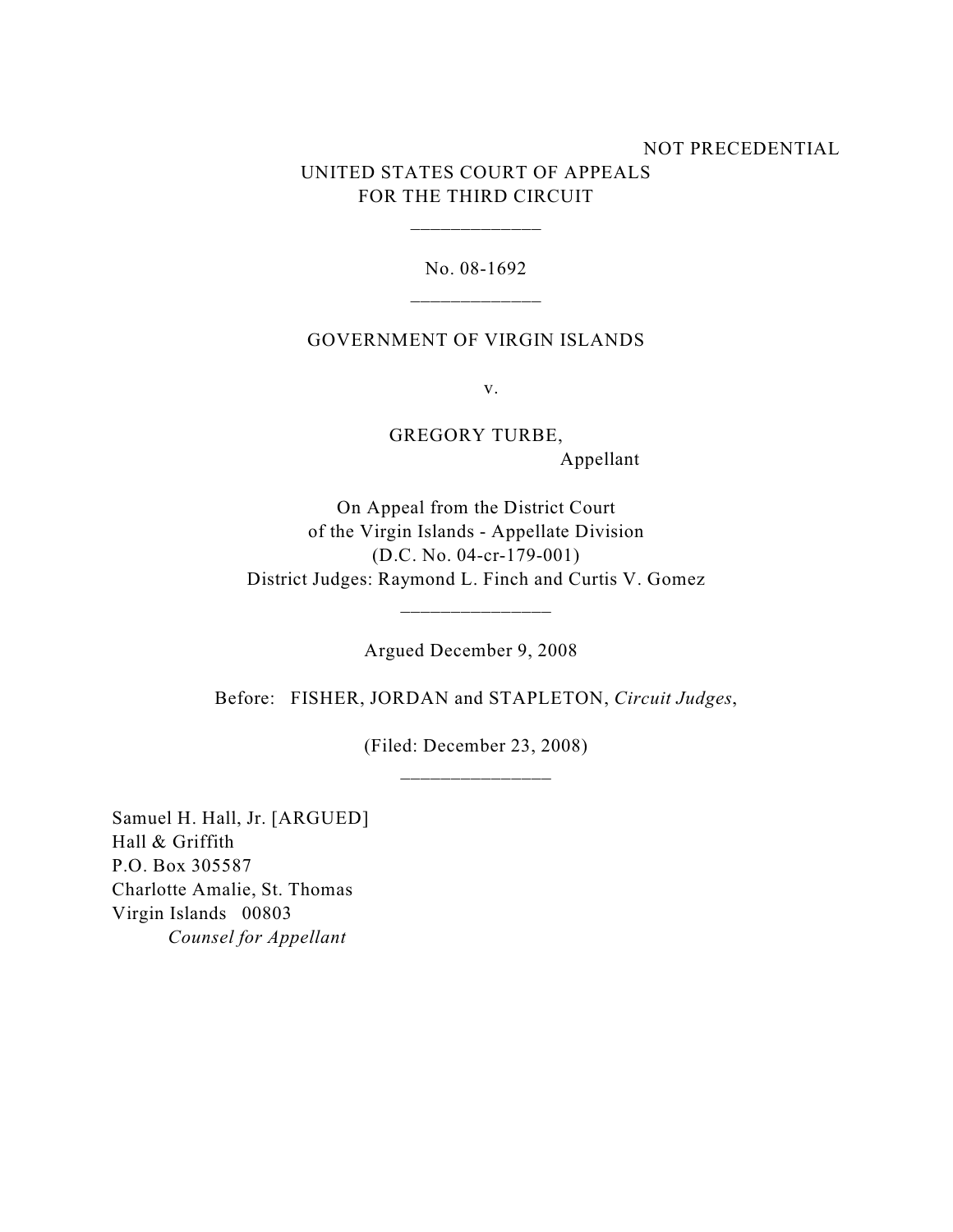Pamela R. Tepper [ARGUED] Office of Attorney General of Virgin Islands Department of Justice 34-38 Kronprindesens Gade, GERS Complet, 2<sup>nd</sup> Fl. Charlotte Amalie, St. Thomas Virgin Islands 00802 *Counsel for Appellee*

# OPINION OF THE COURT \_\_\_\_\_\_\_\_\_\_\_\_\_\_\_

JORDAN, *Circuit Judge*.

Gregory Turbe challenges his jury conviction on charges of possession of an unlicensed firearm, in violation of 23 V.I.C. § 451(d) and 14 V.I.C. § 2253(a) (Count III), possession of ammunition, in violation of 14 V.I.C. § 2256(a) (Count IV), and possession of stolen property, in violation of 14 V.I.C. § 2101(a) (Count V). As to all three convictions, he alleges that the Superior Court<sup>1</sup> erred in denying his motion for a mistrial based on prosecutorial misconduct and that his trial counsel was ineffective for failing to take adequate steps to prevent the presentation of harmful evidence to the jury. In addition, Turbe argues that, in light of our recent decision in *United States v. Daniel*, 518 F.3d 205 (3d Cir. 2008), the government failed to provide sufficient evidence to support his conviction on the ammunition charge.

<sup>&</sup>lt;sup>1</sup>Turbe was tried in the Virgin Islands Territorial Court. In 2004, however, all references to "Territorial Court" throughout the Virgin Islands Code were changed to "Superior Court." 2004 V.I. Sess. Laws 6687. For consistency, we will refer to the trial court as the Superior Court.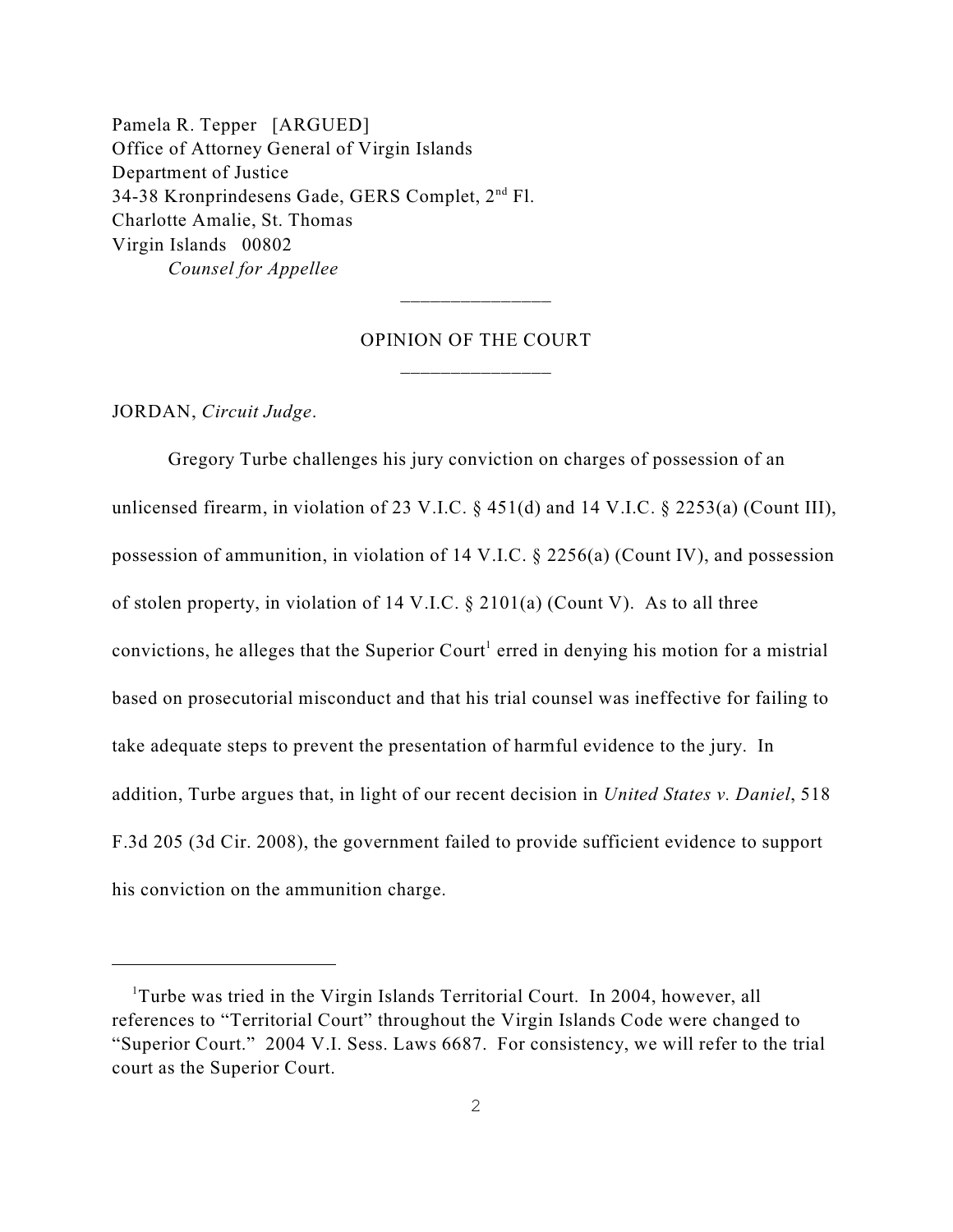For the following reasons, we will affirm Turbe's convictions on Counts III and V but reverse his conviction on Count IV.

#### I. Background

On the evening of September 12, 2003, the Virgin Islands Police Department took Turbe into custody after receiving a complaint from Andrew Julien that Turbe had hit him in the head with a gun. It was later determined that the gun was loaded, was valued at about \$850, and had been reported stolen about a year earlier. Following his arrest, Turbe was charged in a five-count information filed on September 24, 2003. In addition to the aforementioned counts, Turbe was charged with two counts of third degree assault, in violation of 14 V.I.C. § 297(2) (Counts I and II). Following a three-day trial in 2004, the jury acquitted Turbe of the assault charges but found him guilty of the remaining counts. Turbe was ultimately sentenced to 15 years' imprisonment on the firearm count (plus a \$25,000 fine); 7 years' imprisonment on the ammunition count (plus a \$10,000 fine); and 10 years' imprisonment on the stolen property count (plus a \$7,000 fine), all of the sentences to be served concurrently.

Turbe appealed to the Appellate Division of the District Court of the Virgin Islands, which affirmed the convictions and sentences and dismissed his appeal insofar as it alleged ineffective assistance of counsel, preserving the latter claim for a collateral motion. This timely appeal followed.

3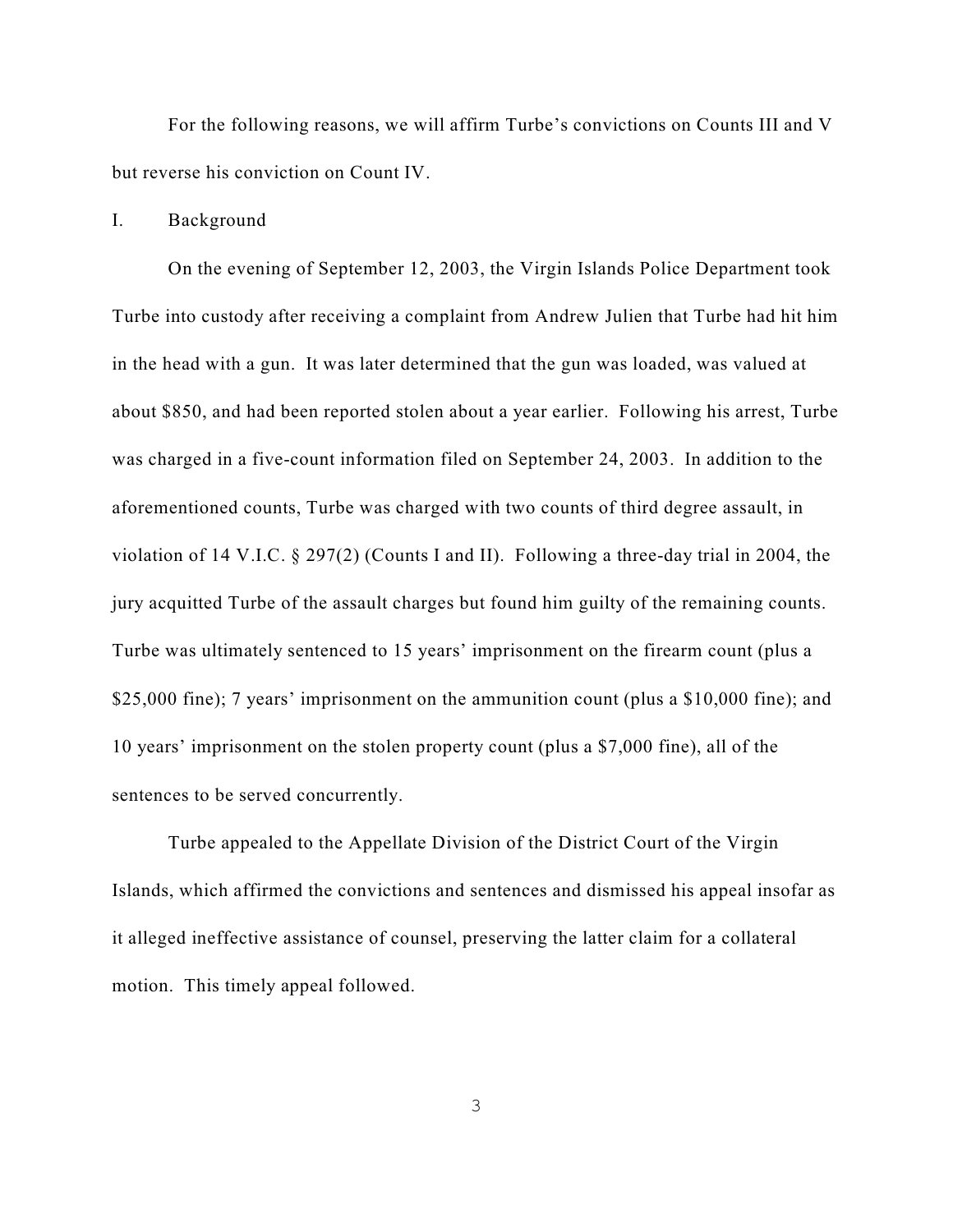# II. Discussion<sup>2</sup>

#### *A. Denial of Motion for Mistrial*

Turbe argues on appeal that the prosecution engaged in misconduct at trial and that the Superior Court erred by not granting Turbe's motion for a mistrial following the alleged misconduct. We review a trial court's denial of a mistrial for abuse of discretion, but we must first be convinced that the prosecution did in fact commit some misconduct. *United States v. Rivas*, 493 F.3d 131, 139 (3d Cir. 2007).

Turbe alleges that the prosecution asked Sergeant Dwayne DeGraffe, the arresting officer, improper questions and that Sergeant DeGraffe provided improper answers relating to an earlier and unrelated encounter between Turbe and the FBI. At trial, Turbe testified on his own behalf and stated that he had told the police around the time of his arrest that he wanted to talk to the FBI. On rebuttal, the prosecution asked Sergeant DeGraffe about Turbe's request:

- Q. Now, Sergeant DeGraffe, at the time that you arrested Mr. Gregory Turbe, did he ask you to call the F.B.I. for him?
- A. No, he didn't ask me to call the F.B.I. for him. He said he was going to call the F.B.I.
- Q. And did he so call them?
- A. Not on his own, he didn't call them. He just rambled about talking about calling the F.B.I. in reference to a case where guns were found in his house and bullet proof vests and stuff.

<sup>&</sup>lt;sup>2</sup>The Appellate Division of the District Court of the Virgin Islands had jurisdiction over the judgment of the Superior Court pursuant to 48 U.S.C. § 1613a(a) and (d). We have jurisdiction over final decisions of the Appellate Division pursuant to 48 U.S.C. § 1613a(c) and 28 U.S.C. § 1291.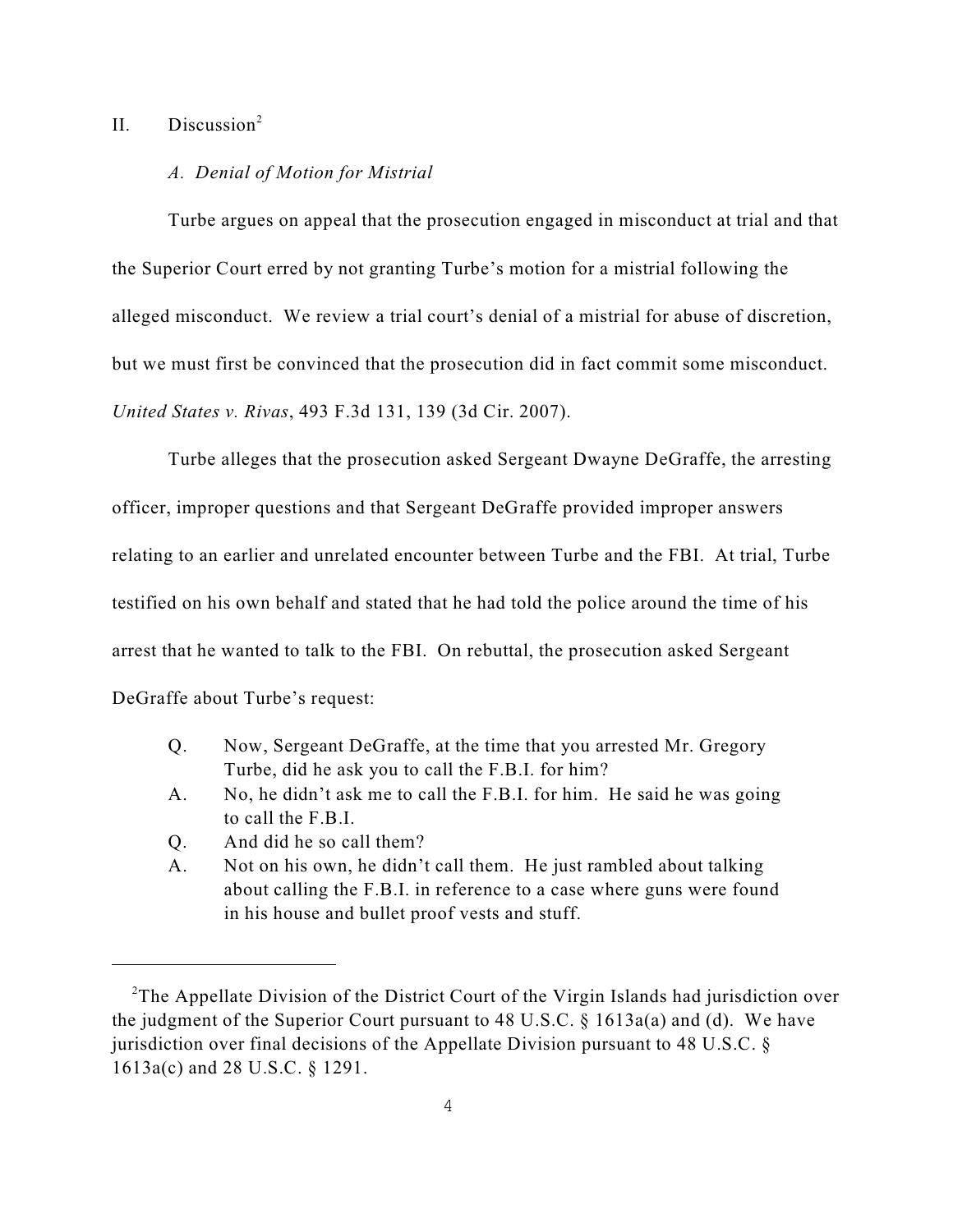- Q. Were you present when those items were taken from his home?
- A. Yes, I was.
- Q. Do you recall what they were?
- A. It had [sic] six guns and one or two bullet proof vests taken from his home.

(App. 412.) Turbe's counsel objected on the ground that the line of questioning was beyond the scope of Turbe's testimony.

We are convinced that this line of questioning was improper both for the reason given in defense counsel's objection and as being irrelevant to the charges in this case. The similarity between the allegation that Turbe unlawfully possessed six guns at his home and the allegation that he unlawfully possessed the stolen firearm at issue here makes the prosecutor's questions especially troubling. Nevertheless, we are persuaded that the trial judge acted within his discretion when he denied Turbe's motion for a mistrial. Following a brief conference with counsel outside of the jury's presence, the judge instructed the jury "not [to] consider anything that Sergeant DeGraffe said beyond when he said ... that the defendant said he will call the F.B.I.," and then explicitly struck from the record "anything that Sergeant DeGraffe said after that that concerns finding anything in the defendant's home or anything to do with guns or what not." (App. 422- 23.) Those steps were adequate here, in part because the episode was brief and immediately addressed by the court. *Compare United States v. Morena*, 547 F.3d 191, 194 (3d Cir. 2008) (ordering new trial where "time and again, the government introduced prejudicial drug evidence with no proper purpose").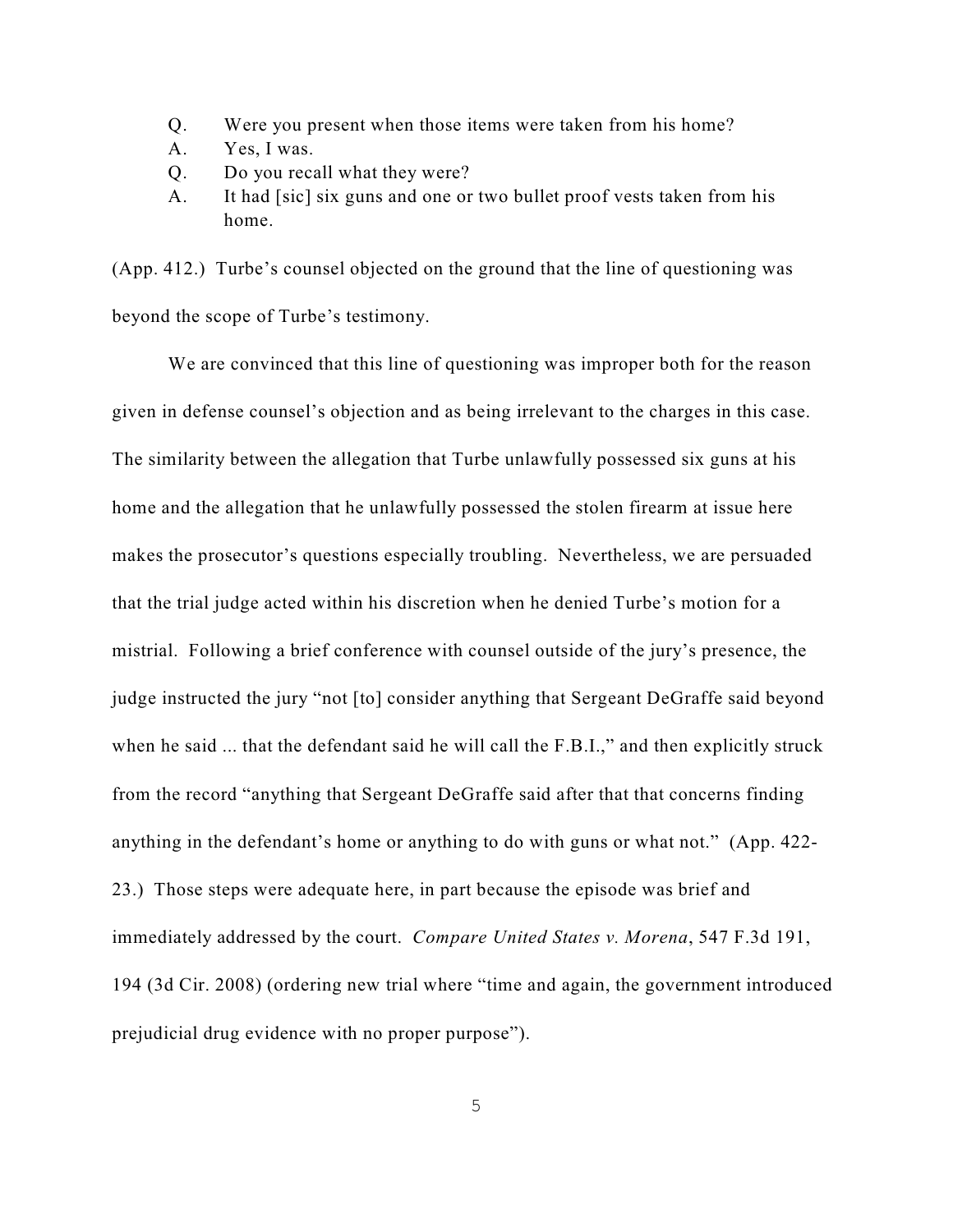In addition, Turbe himself had already made a series of remarkably damning admissions to the jury, including that he had previously used a firearm during a robbery, that he had previously been incarcerated for a robbery conviction, that he possessed cocaine at the time of his arrest because he was a drug dealer, that he smoked about 15 joints of marijuana a day, including the day of his arrest, and that he had no intention of turning over the gun to the police prior to his arrest. Most importantly, the uncontested evidence presented to the jury—that Turbe possessed the loaded firearm, that he was not licensed to carry it, and that it was stolen property worth more than \$100—was overwhelming and untethered to Turbe's credibility. While Turbe did try to persuade the jury that he only possessed the gun because a youth had handed it to him and he wanted to get it out of his neighborhood, he did not contest the central factual arguments leading to his convictions.<sup>3</sup> Thus, the misconduct here was harmless, and, under these particular facts, the judge was within his discretion in deciding not to declare a mistrial.

## *B. Unlawful Possession of Ammunition*

As to the ammunition count, Turbe makes the additional argument that the government failed to adduce sufficient evidence to sustain that charge. We apply a

 ${}^{3}$ Even if the jury had believed Turbe's argument that he was given the gun immediately prior to his arrest, it has dubious legal significance because of his testimony that he had no intention of turning it over to the police. See 23 V.I.C. § 470(a) ("Any person ... who ... obtains any firearms or ammunition from any source ... shall report such fact in writing or in person to the Commissioner immediately after receipt of the firearm or ammunition ... .").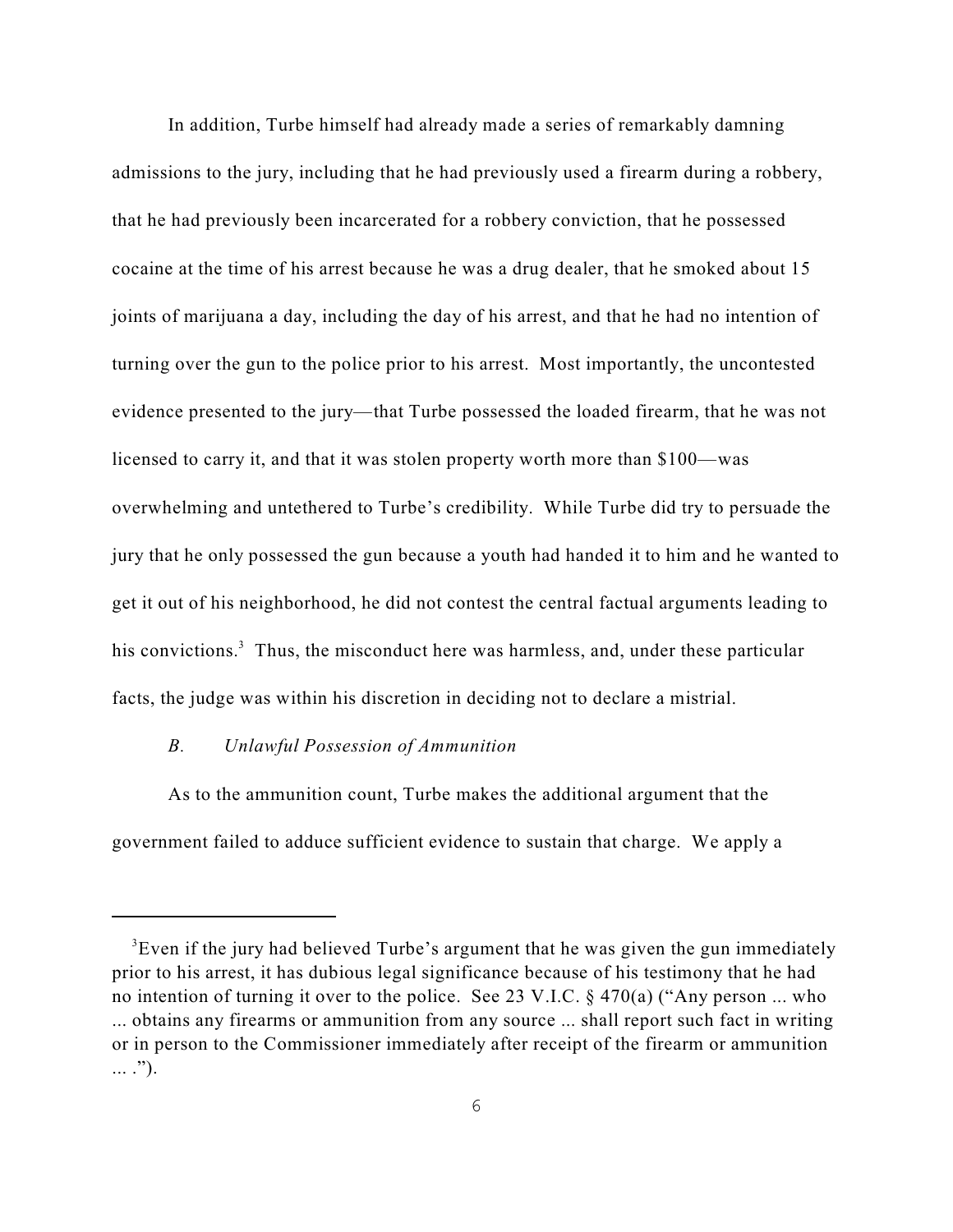particularly deferential standard of review to arguments based on sufficiency of the evidence: we must view the evidence in the light most favorable to the government, and we will sustain the verdict if any rational trier of fact could have found the essential elements of the crime beyond a reasonable doubt. *United States v. Kellogg*, 510 F.3d 188, 202 (3d Cir. 2007). To succeed on the ammunition count, the government was required to prove, as an element of the offense, that Turbe was not "authorized by law" to possess firearm ammunition. 14 V.I.C. § 2256(a); *United States v. Daniel*, 518 F.3d at 209.

In *Daniel*, we reversed the defendant's conviction under section 2256(a) after holding that the government's evidence, which consisted of the defendant's lack of a firearm license, was insufficient to prove that a defendant was unauthorized to possess ammunition. *Id.* At Turbe's trial, which occurred before our decision in *Daniel*, the prosecution similarly relied only on Turbe's lack of a firearm license to support its possession of ammunition charge. Given our holding in *Daniel*, we are bound to say that the evidence here is likewise insufficient to sustain Turbe's conviction on the ammunition count.

The government argues on appeal that Turbe's status as a convicted felon was sufficient to show that he was unauthorized to possess ammunition. But, as the government all but conceded at oral argument, it has no legal basis to support that contention. Indeed, the defendant in *Daniel* also appeared to have been convicted of a prior felony. *See id.* at 206 (noting charges included felon in possession of a firearm, in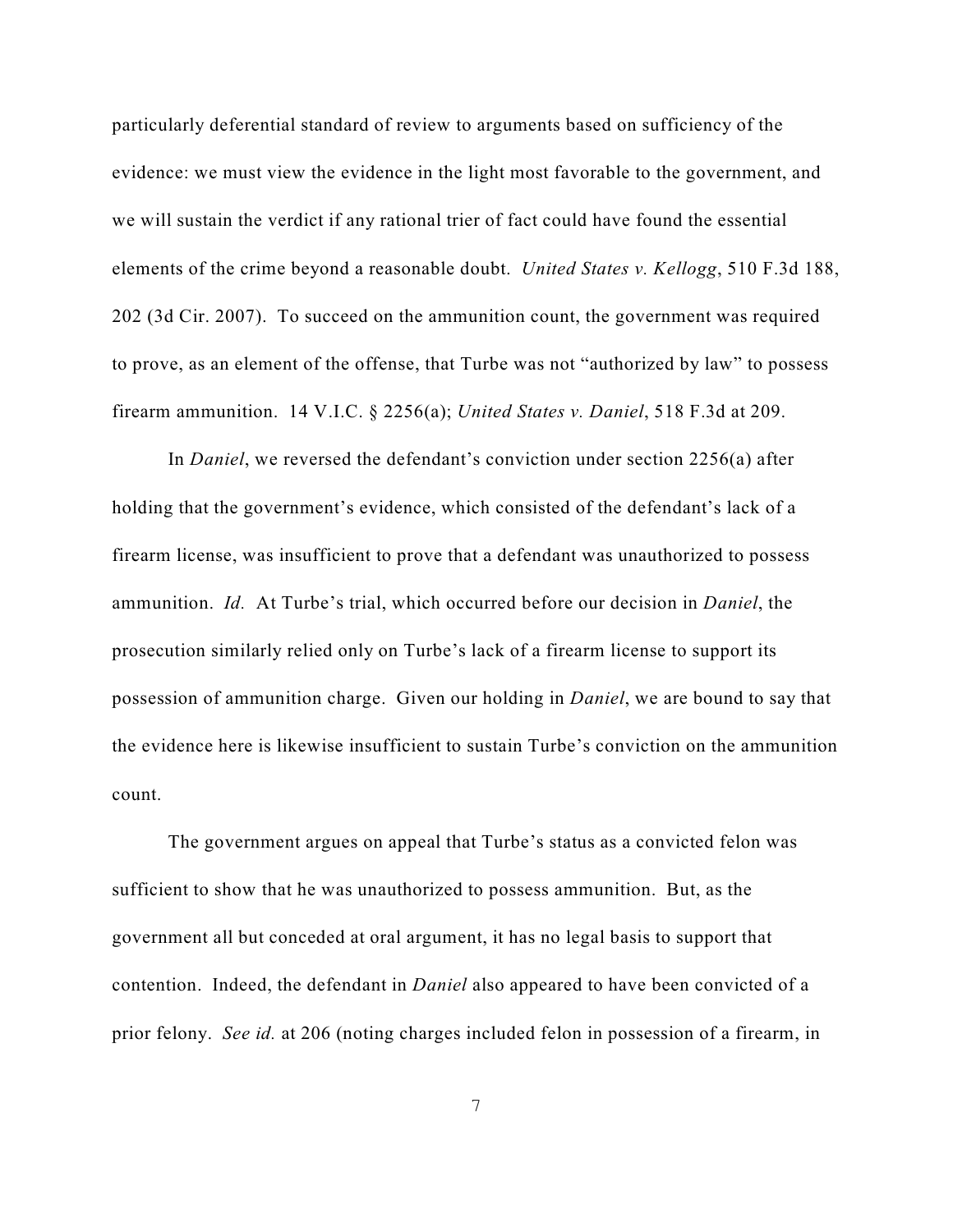violation of 18 U.S.C. §§ 922(g)(1) and 924 (a)(2)). Additionally, while *Daniel* may be factually distinguishable on the ground that the defendant in that case was convicted for ammunition found separate and apart from the unlicensed firearm, we can discern no legal distinction in that factual difference. As in *Daniel*, there was no indication at the time of Turbe's arrest that the Virgin Islands legislature had defined a type of ammunition possession that was presumptively unauthorized. *See id.* at 208 ("[W]e are loath to construe [the firearm licensing] provisions to create an offense relating to unlawful possession of ammunition not enunciated by the Virgin Islands legislature."). Although the legislature has since enacted a statute that prevents a felon from obtaining a license to possess or carry ammunition, *see* 23 V.I.C. § 456a, that law was not enacted until 2005, nearly two years after Turbe's arrest. 2005 V.I. Sess. Laws 6730 § 29.<sup>4</sup>

## III. Conclusion

For the foregoing reasons, we will affirm Turbe's convictions for possession of an unlicensed firearm and for possession of stolen property, but we will reverse his conviction for possession of ammunition. Because all three of the sentences imposed by the Superior Court arose from the same criminal transaction, we will vacate Turbe's sentence as to Counts III and V and remand to the Appellate Division of the District Court with directions to remand to the Superior Court for resentencing on those counts.

<sup>&</sup>lt;sup>4</sup>We commend the candor of the government's counsel in acknowledging at argument the timing of the enactment.